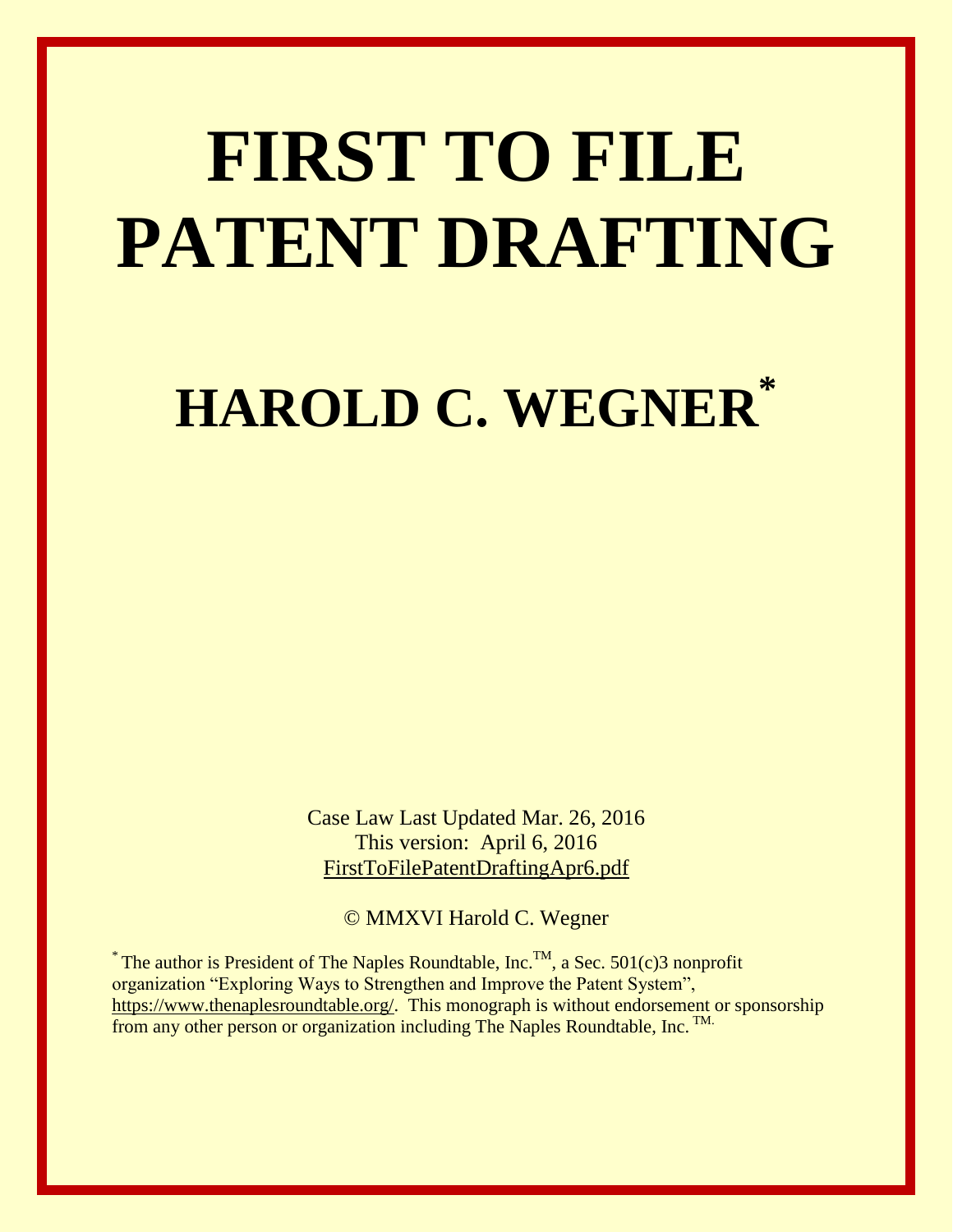Guidelines is not properly before us in this appeal. *See* 35 U.S.C. § 141(a) (stating that an applicant 'dissatisfied with the final *decision*' of the Board may appeal that decision to the Federal Circuit). As the Interim Eligibility Guidance itself states, it 'is not intended to create any right or benefit, substantive or procedural, enforceable by any party against the Office. Rejections will continue to be based upon the substantive law, and it is *these rejections* that are appealable.' Interim Eligibility Guidance, Vol. 79 Fed. Reg. 74618, 74619 (Dec. 16, 2014). And even if the Applicants had properly challenged the Guidance, we have previously determined that such Guidance is 'not binding on this Court.' *See In re Fisher*, 421 F.3d 1365, 1372 (Fed. Cir. 2005). Thus we decline to consider Applicants' argument regarding the Interim Eligibility Guidance."

*In re Smith*, F.3d , slip op. at 6-7 (Fed. Cir. March 11, 2016)(Stoll, J.)(emphasis added by the court).

# **§ 1[b][8] New Approach in a New Administration in 2017**

This book focuses upon drafting the first, priority application "today" which will receive a first action on the merits two or more years from now, at a time when there is a new President and a new Under Secretary of Commerce in charge of running the Patent Office. No matter which party wins the election, it is difficult to think that the new leadership of the Patent Office could be any less friendly toward patent applicants in the area of "abstract" technology under 35 USC § 101.

#### **§ 1[b][8][A] Statutory Requirements for Patentability, Repudiating** *Mayo*

There are many ways that a new Administration could take a fresh approach to examination of "abstract" innovations. Perhaps the most important approach would be to treat "abstract" innovations in the same manner as any other subject matter area, to provide a complete examination on the merits of every case, including an examination for novelty, nonobviousness and formalities. 35 USC §§ 102, 103, 112. Perhaps the examiner should be required in the first instance to examine *only* under these standard statutory criteria and *not* in the first instance consider patent-eligibility under 35 USC § 101. After all, if the invention is "obvious", then there is no "inventive step" to consider under Section 101. And, if there *is* a nonobvious invention, then there *is* an "inventive step" present.

To be sure, there may be skeptics who think that there is some gray area where an invention may be nonobvious but still should be subject to rejection under 35 USC § 101. For such a case, the Patent Office should detail and embed I the relevant Technology Centers several Administrative Patent Judges who would take over an application with such an issue: They would then decide whether there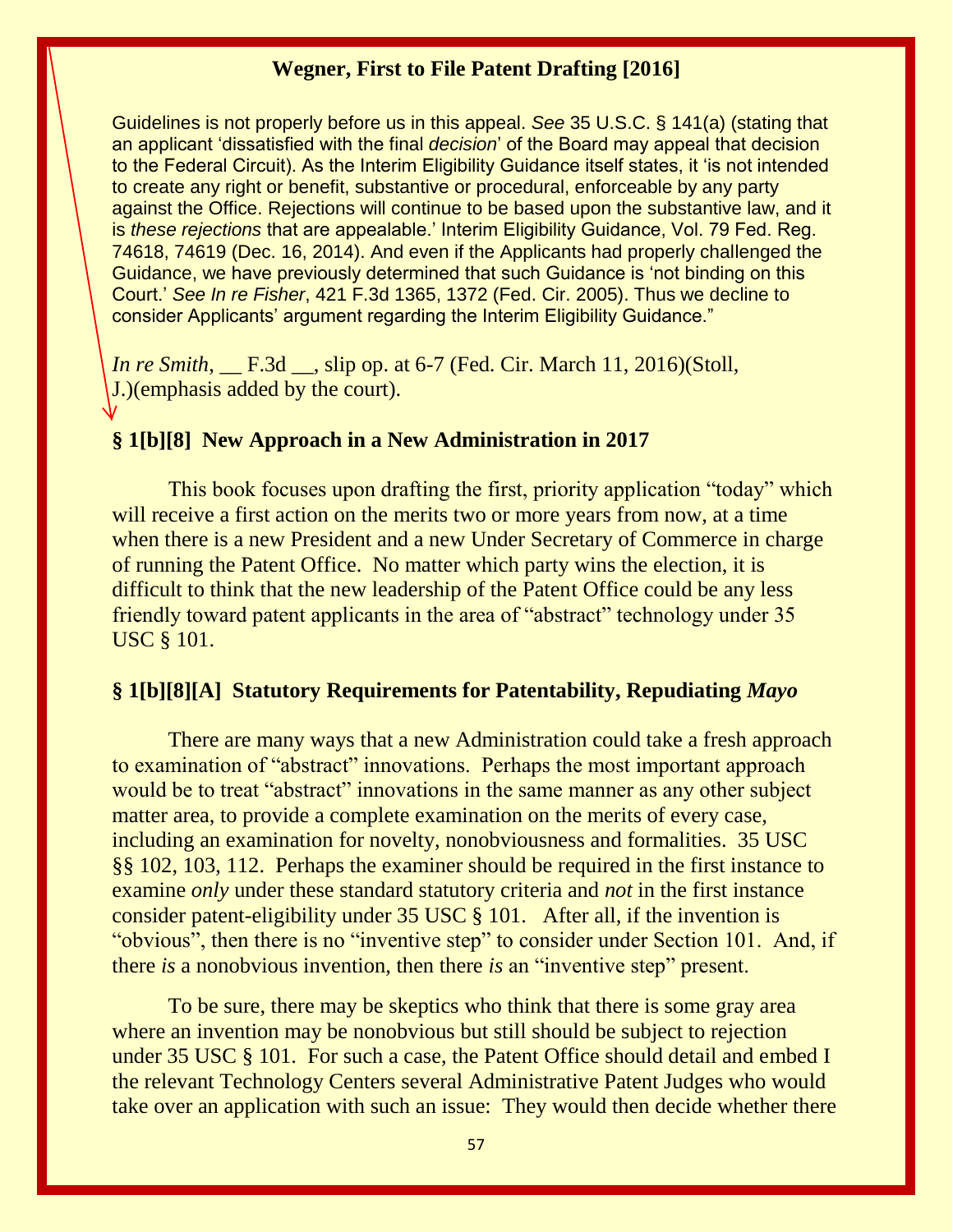is in the first instance merit in a further rejection, and, if so, promptly push the case up the appellate ladder acting as Examiners, followed by an expedited hearing at the Patent Trial and Appeal Board.

It is recognized that the Supreme Court in its evaluation of patent-eligibility declined the Government's suggestion in *Mayo Collaborative Services v. Prometheus Laboratories, Inc.,* 132 S.Ct. 1289 (2012), to focus a validity determination on patentability issues under 35 USC §§ 102, 103, 112:

[T]he Government argues that virtually any step beyond a statement of a law of nature itself should transform an unpatentable law of nature into a potentially patentable application sufficient to satisfy §101's demands. Brief for United States as *Amicus Curiae.* The Government does not necessarily believe that claims that (like the claims before us) extend just minimally beyond a law of nature should receive patents. But in its view, other statutory provisions—those that insist that a claimed process be novel, 35 U. S. C. §102, that it not be 'obvious in light of prior art,' §103, and that it be 'full[y], clear[ly], concise[ly], and exact[ly]' described, §112—can perform this screening function. In particular, it argues that these claims likely fail for lack of novelty under §102.

 This approach, however, would make the 'law of nature' exception to §101 patentability a dead letter. The approach is therefore not consistent with prior law. The relevant cases rest their holdings upon section 101, not later sections. [citing *Bilski*; *Diehr; Flook; Benson*] See also H.R. Rep. No. 1923, 82d Cong., 2d Sess., 6 (1952) ('A person may have 'invented' a machine or a manufacture, which may include anything under the sun that is made by man, *but it is not necessarily patentable under section 101* unless the conditions of the title are fulfilled' (emphasis added)).

 We recognize that, in evaluating the significance of additional steps, the §101 patent-eligibility inquiry and, say, the §102 novelty inquiry might sometimes overlap. But that need not always be so. And to shift the patent eligibility inquiry entirely to these later sections risks creating significantly greater legal uncertainty, while assuming that those sections can do work that they are not equipped to do.

#### *Mayo v. Prometheus,* 132 S.Ct. at 1304.

There is nothing inconsistent with the proposal, here, and the statement quoted from *Mayo v. Prometheus.* In the first instance, the guidance in *Mayo*  speaks in the context of validity determinations in the courts and not about examination. Secondly, the proposal, here, does not preclude an examination under Section 101: Only the *order* of examination follows the classic patentability determination that has been the hallmark of the Patent Office since it opened its doors nearly 180 years ago in 1836.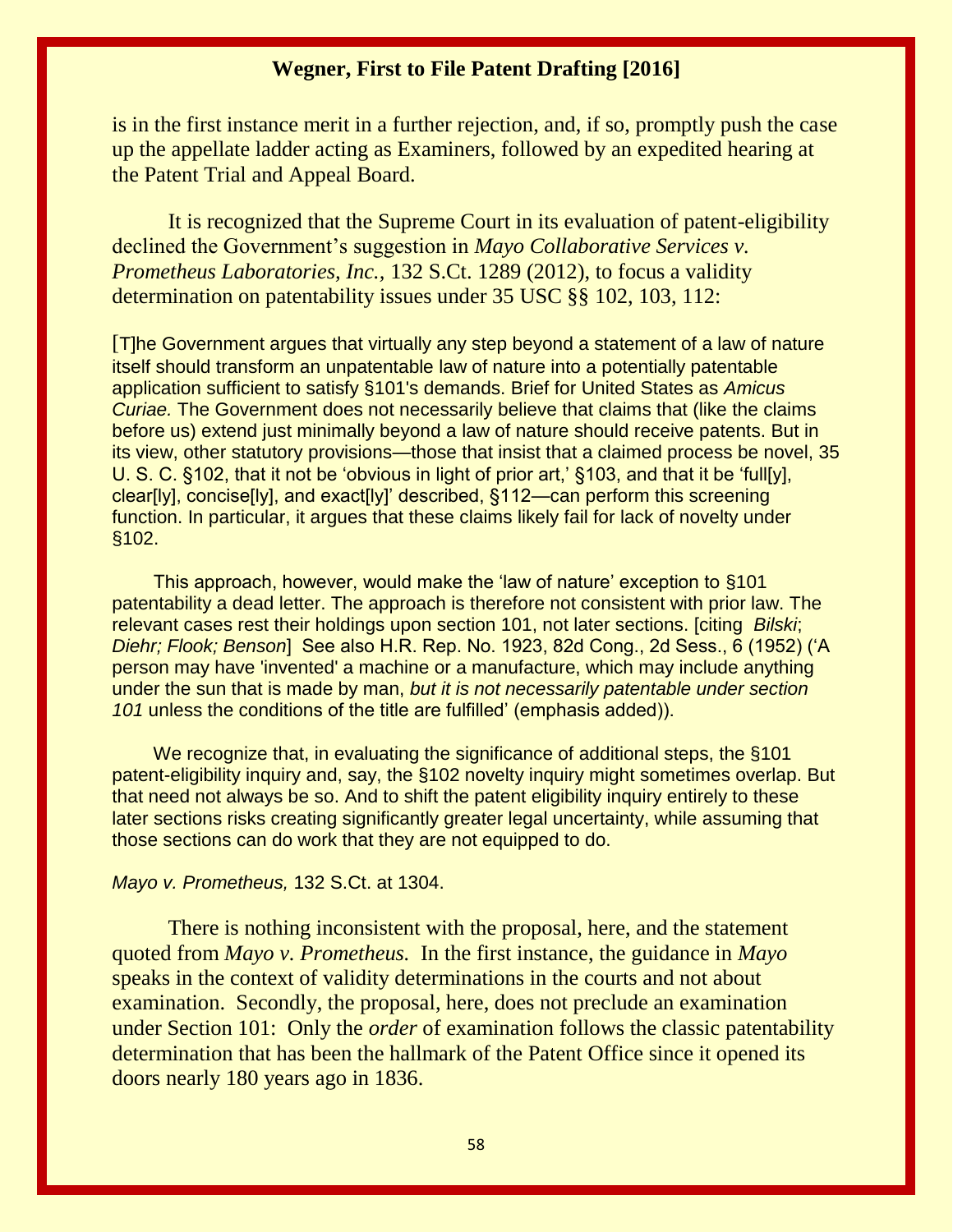(No hint or suggestion should be even remotely implied as to the incumbent leadership of any influence from Google. Years from now, the legacy of the incumbent leader of the Office will be viewed in the context of history as perhaps the most anti-patentee leader of in its entire history. The fact that the incumbent Under Secretary spent much of her career in a leadership position at Google is important only from the standpoint that Google during her tenure was constantly in a position of defending patent infringement charges so that her anecdotal, actual patent experience has been focused on this point of view. In terms of whether Google has any political influence over the Under Secretary, there is no evidence of any kind that this has occurred: To the contrary, her departure from Google was under circumstances that, if anything, would suggest a hostility toward Google.)

# **§ 1[b][8][B] Eli Lilly et al** *Sequenom* **Amicus Filing,** *Mayo* **Déjà vu**

In the end, the approach taken by the Government in *Mayo* discussed in the previous section must be revisited: The policy concerns that have created judicial hyperactivity in the interpretation of 35 USC § 101 should be rethought in favor of a strict interpretation of the *patentability* requirements of the patent law.

Perhaps the best argument in favor of a return to the statutory patentability requirements (versus the current Supreme Court patent-eligibility issues) is made in an *amicus* filing by several innovative pharmaceutical companies in the *Sequenom* case. *Sequenom, Inc. v. Ariosa Diagnostics, Inc.,* Supreme Court No. 15-1182, *Brief for Amici Curiae Eli Lilly and Company, Eisai Inc., Upsher-Smith Laboratories, Inc., Pfizer Inc., and Etiometry, Inc. in Support of Petitioner*  (April 1, 2016).

The Court's analytical framework [focusing upon patent-eligibility under 35 USC § 101] is intended to operate as a surrogate for the broader policy question of whether a patent claim is so conceptual that rights under the patent might dominate or otherwise preempt access to a law or product of nature, a natural phenomenon, or an abstract idea. [footnote omitted] The Court has expressed concerns that the assertion of such a patent claim, by impairing access to basic tools of science and technology, could impede, rather than promote, progress in the useful arts. [footnote omitted]

Like many surrogate tests, it risks overreaching its policy objectives. This risk is magnified when the implicit exception is applied as a "threshold test." [footnote omitted] Not knowing if one or more of the remaining statutory patentability requirements would invalidate a patent claim, the tendency is to stretch the threshold test's application to assure a potentially problematic claim is invalidated lest such a claim might otherwise survive as valid under the explicit statutory requirements. Moreover, in applying such a nonstatutory limitation as a threshold consideration, it inherently operates without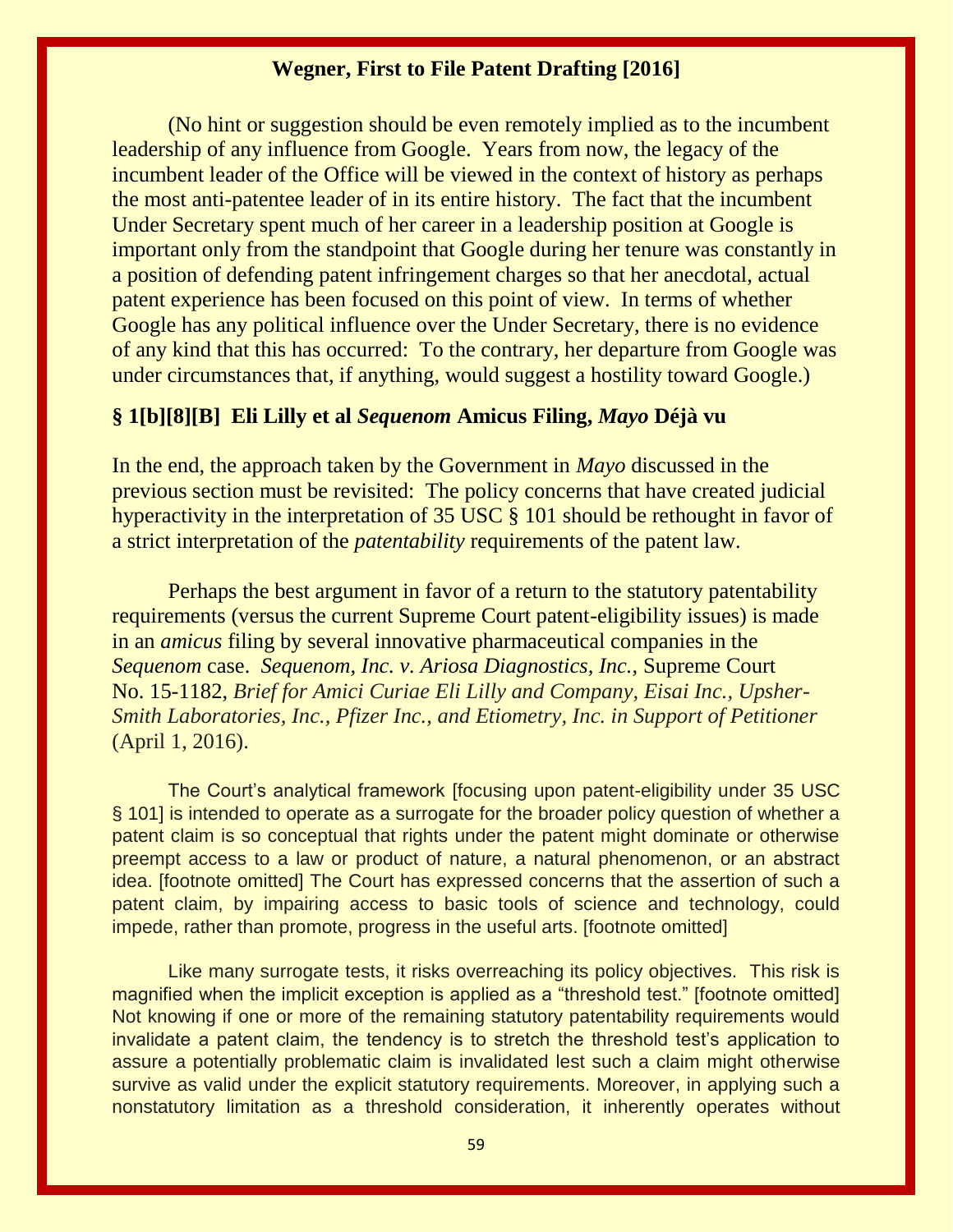considering whether or how the present, explicit statutory framework, taken as a whole, may operate to routinely invalidate conceptual patent claims.

Indeed, while the Court's jurisprudence assumes some overlap between the implicit exception and the statutory doctrines limiting patents, the Court has never considered whether the *proper interpretation* of the *current statutory* requirements, considered together rather than piecemeal, would fully address the policy considerations that caused the Court to mandate the non-statutory implicit exception.<sup>[11]</sup> As detailed below, the explicit statutory requirements now present in the Patent Act, when properly interpreted and applied, bar securing valid patents that might prevent access to a law or product of nature, natural phenomenon, or abstract idea. For these reasons, it is now essential as an exercise of judicial restraint for the Court to consider whether to abrogate the implicit exception in deference to the present explicit statutory scheme.

#### *Sequenom* case, *Eli Lilly et al Amicus Brief* at pp. 5-6/

Unfortunately, the Petitioner complicated its task by providing a *Question Presented* having nothing to do with this issue. The *amici* Petitioners address this shortcoming by proposing their *own* entirely different *Question Presented*.

*"*The Patent Act contains a set of statutory patentability requirements. In addition to these statutory requirements, the Court has imposed a nonstatutory "implicit exception" to patentability. This implicit exception was judicially imposed in part to assure that patents cannot be granted for concepts—or afford exclusive rights that may dominate or otherwise preempt access to concepts. *Concepts*, in this sense, refer to *laws* of nature, natural *phenomena*, or *ideas*, including abstract ideas. The implicit exception similarly bars patents directed or relating to *natural products* and entirely *mental processes*.

"The Court has applied the implicit exception as part of a "threshold test" for patentability that operates before other patentability requirements may be considered. The exception, however, does no more than duplicate the statute's effects when statutory provisions would also invalidate the same patent.

"As a threshold test, it has not taken account of the manner in which today's statutory requirements have evolved to fully address any policy justification for maintaining the exception. When other patent-limiting laws fully vindicate the policies that underlie the implicit exception, judicial restraint might demand outright abrogation of

 $[11]$ "[T]he  $\S$  101 patent eligibility inquiry and, say, the  $\S$  102 novelty inquiry might sometimes overlap. But that need not always be so. And to shift the patent eligibility inquiry entirely to these later sections risks creating significantly greater legal uncertainty, while assuming that those sections can do work that they are not equipped to do." *Mayo* [*Collaborative Services* v. *Prometheus Laboratories, Inc.*, 132 S. Ct. 1289, 1304 (2012)].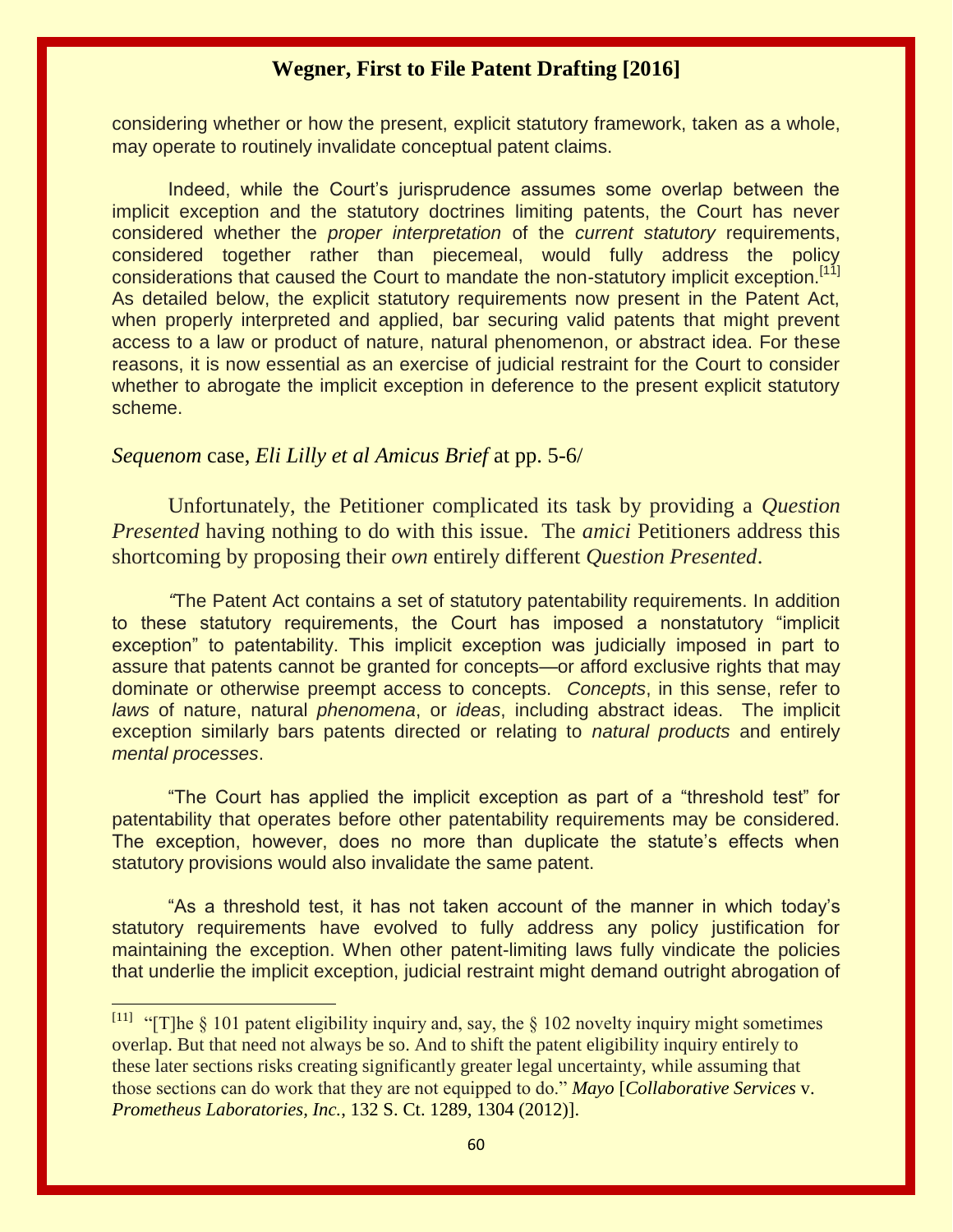the exception.

*"Given the current explicit statutory limitations on patenting in the Patent Act—and the proper interpretation of those limitations—should the Court's judicially imposed implicit exception to subject matter considered to be eligible for patenting be abrogated, such that patentability and patent validity are to be determined solely under such explicit statutory provisions?"* 

Whether the Court would treat this case exceptionally to rephrase the *Question Presented* in a grant of *certiorari* may make grant of the petition keyed to the new *Question Presented* problematic.

# **§ 1[b][8][C] The PTO Should Adopt the Government's View in** *Mayo*

The Government in *Mayo* proposed an approach that *should* be taken is to shift from a patent-eligibility inquiry under 35 USC § 101to a patentability focus under 35 USC §§ 102, 103, 112. Justice Breyer declined to follow the Government's proposal as he said that "to shift the patent eligibility inquiry entirely [§§ sections 102, 103, 112] \*\*\* assum[es] that those sections can do work that they are not equipped to do." *Mayo v. Prometheus,* 132 S.Ct. at 1304. Now, the Government position is reargued and presented by current *amici* in *Sequenom, Inc. v. Ariosa Diagnostics, Inc.,* Supreme Court No. 15-1182, *Brief for Amici Curiae Eli Lilly and Company, Eisai Inc., Upsher-Smith Laboratories, Inc., Pfizer Inc., and Etiometry, Inc. in Support of Petitioner (April 1, 2016). <i>See* § 1[b][8][B], *Eli Lilly et al Sequenom Amicus Filing, Mayo Déjà vu.* 

While it may well represent an insurmountable challenge for grant of *certiorari* based upon the *Question Presented* **by** *amici* that echoes its focus on patentability, there is no reason to stop the Patent Office from a two step examination that in the end permits a patent-eligibility examination but only *after*  patentability is examined.

It would represent better public policy for the Patent Office to require that an Examiner exhaust all possibilities for examination under 35 USC §§ 102, 103, 112 *before* turning to a Section 101 patent-eligibility analysis. A three-fold scenario should be considered for any invention that today may invoke a consideration of patent-eligibility under 35 USC § 101:

*First*, an Examiner should make a complete examination on the merits as to all *statutory* requirements for patentability, including novelty (§ 102), nonobviousness (§ 103) and claiming and disclosure requirements (§ 103).